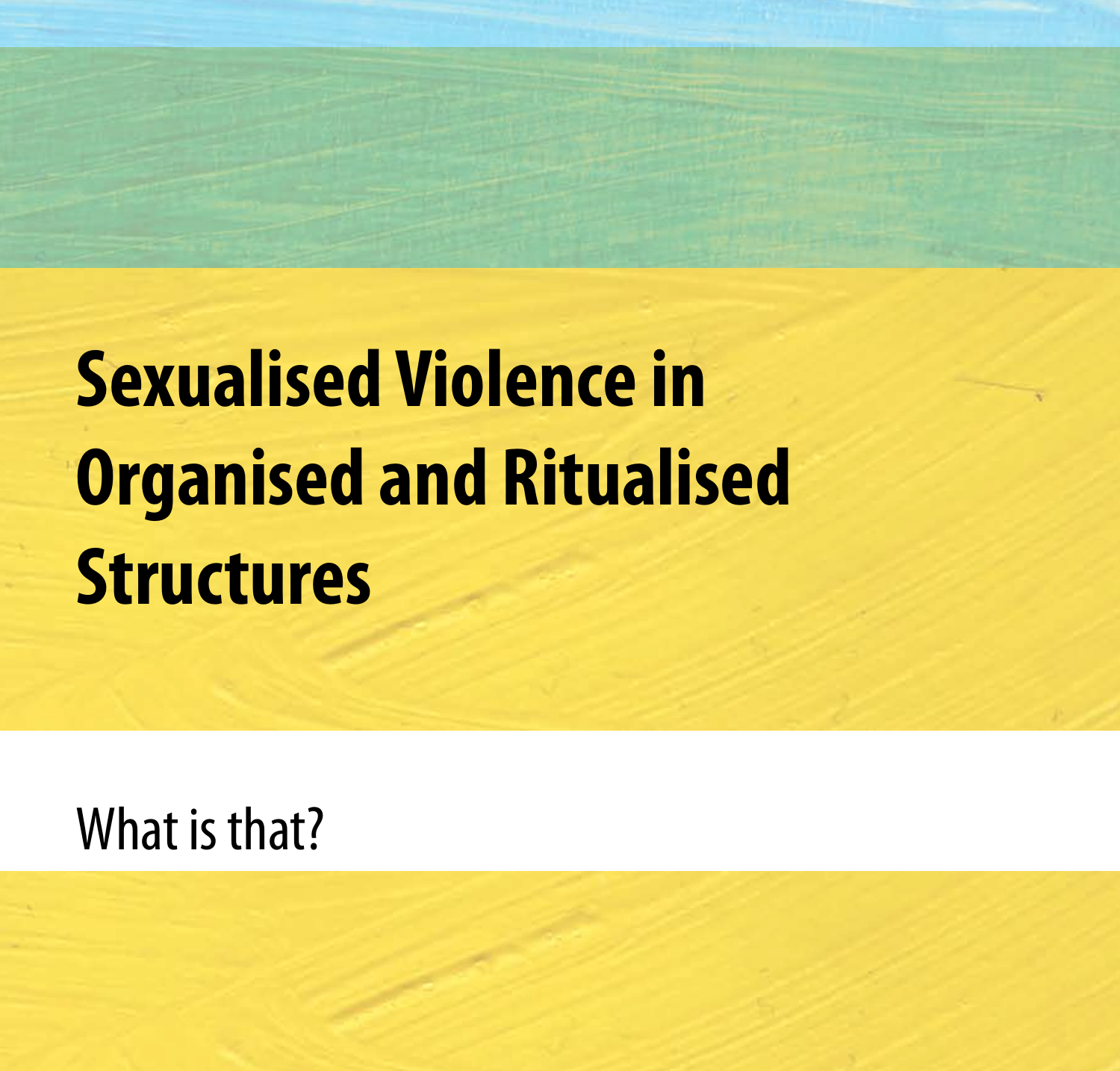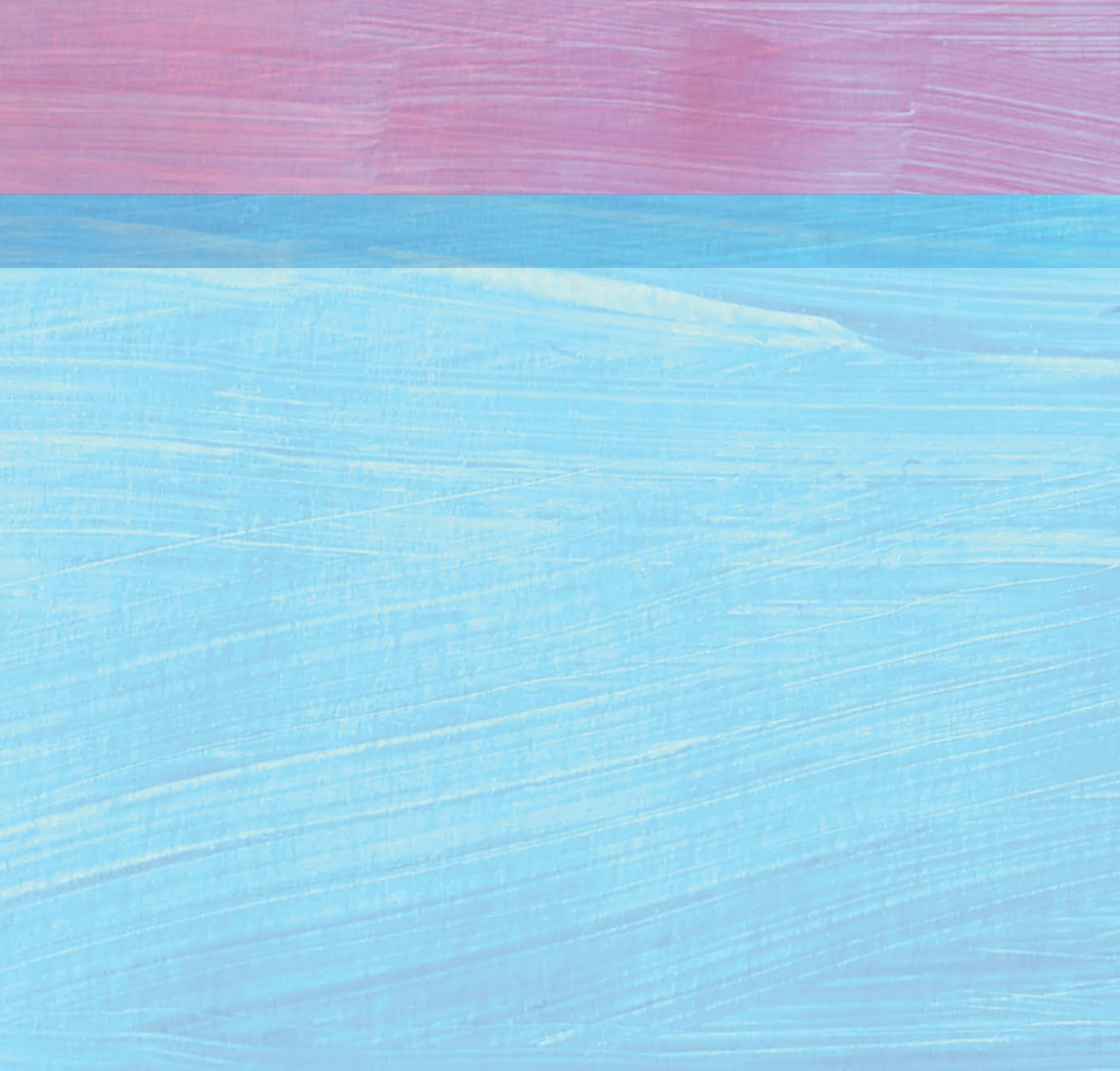# **"What I expect from society first of all, is to think everything is possible. So don't say: It can't be, it doesn't exsist (...)"**

**(Quoted from an affected person) \***

anonymous and translated from: Was erschwert die Aufdeckung organisierter und ritueller Gewaltstrukturen? Eine qualitative Inhaltsanalyse der Erlebnisberichte von Betroffenen und Zeitzeug\_innen, unter: [https://thieme-connect.com/products/](https://thieme-connect.com/products/ejournals/html/10.1055/a-1123-3064) [ejournals/html/10.1055/a-1123-3064](https://thieme-connect.com/products/ejournals/html/10.1055/a-1123-3064). page 256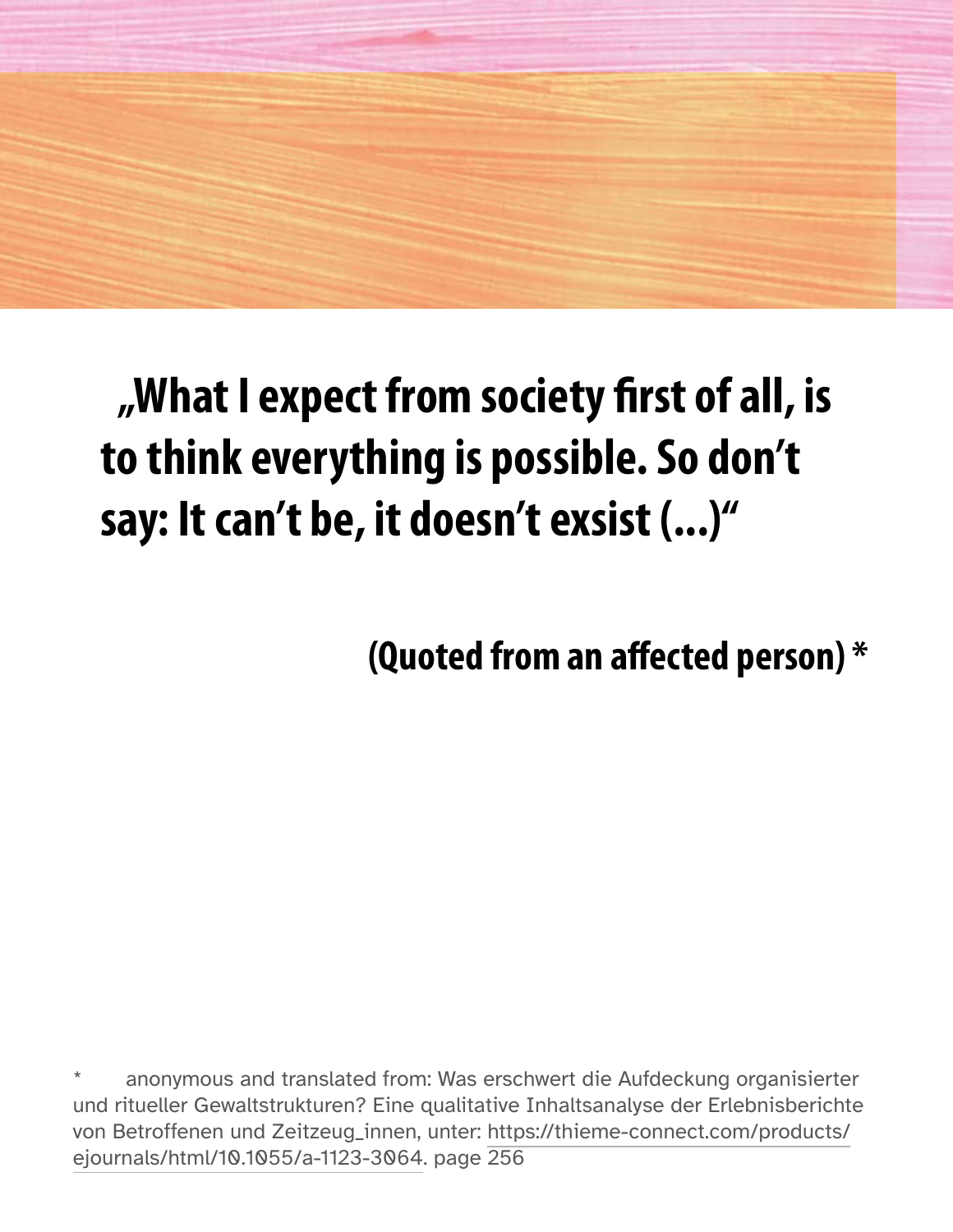• exualised violence in organ- $\mathbf{\mathcal{J}}$ ised, ritualised structures is a form of sadistic, planned violence, which is enacted systematically in networks. Those affected, usually experience intense sexual, physical, and psychological violence from a **variety of perpetrators** starting in their early childhood. These acts often have a strongly ritualised character (e.g., so called sacrifices, ceremonies).

In most cases, **families** play a<br>very destructive and supplyn most cases, **families** play a ing role. This ensures an early childhood attachment to perpetrators and groups. Usually, families – and therefore those who are affected by ritualised violence – are integrated into the network or organisation through **ideologies** (e.g., in sects, cults, fascist groups).

Forms of violence and satis-<br>faction (of power) include sexualised torture, being threatened into, and trained to do/watch disgusting things, and **targeted conditioning**, to exact long-term **control** over

individuals. This systemic application of traumatising violence can lead to specific **dissociations, even a splitting** of the child's personality into multiple personalities (dissociative identity disorder/being a system) and is often applied in a very targeted way.

I goals such as **child-/human**  n many cases, commercial **trafficking** and the sale of child abuse material (child pornography), play a role in organised networks. During violent actions, affected persons are often forced to torture others (often children) or animals (sometimes for the production of video recordings of these acts, reaching as far as murdering children in so called snuff videos).

Over the course of time,<br>Oaffected persons often get assigned supporting roles in these networks. This creates an **ambivalent attachment** to the network, which makes it more difficult to distance oneself or to leave.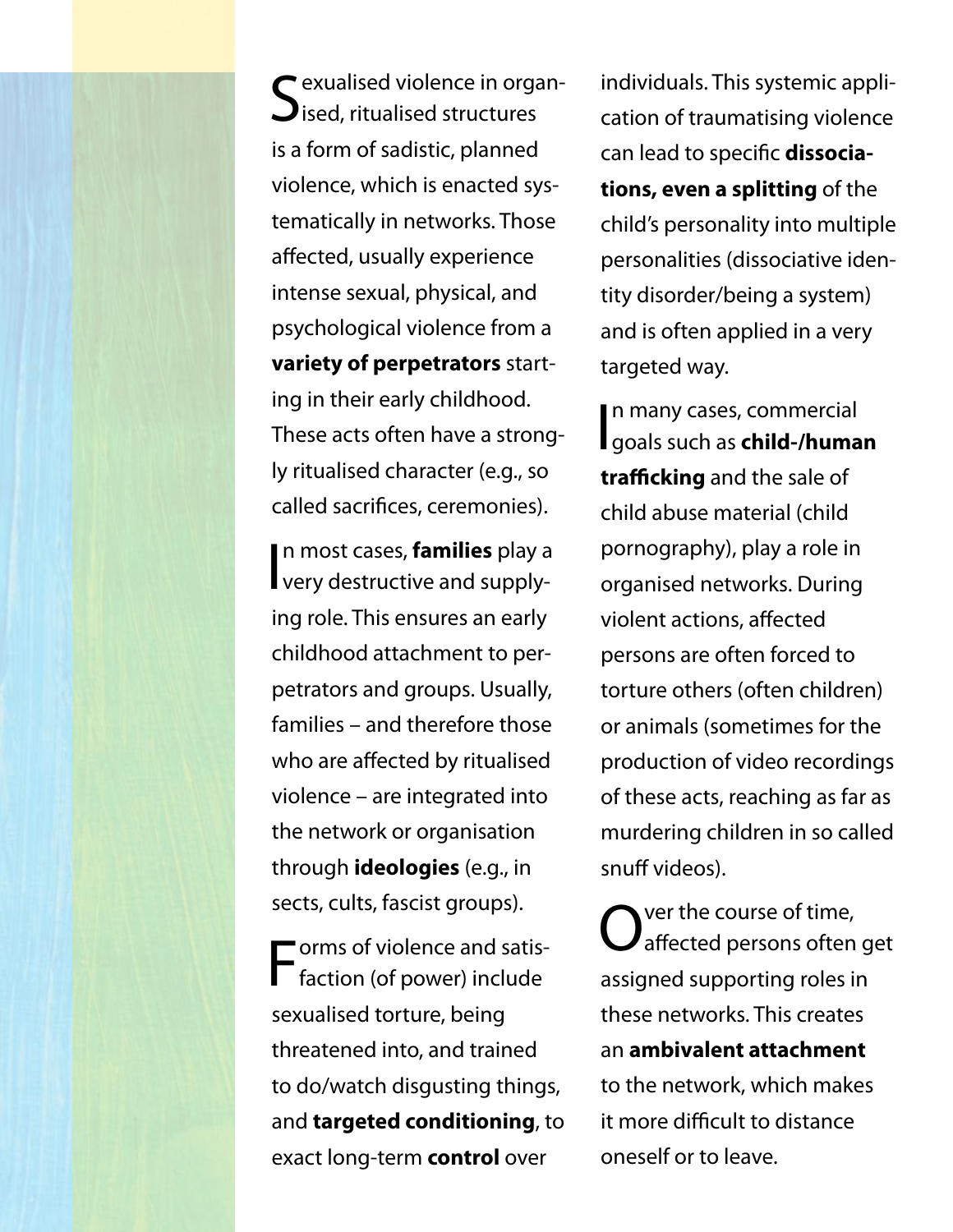# **Expert group against sexualised violence in organised and ritualised structures**

Compared to other countries, sexualised violence in organised, ritualised structures is barely ever addressed in Austria.

In the fall of 2020 the organisation Selbstlaut founded an interdisciplinary expert group against this organised form of sexualised violence. Together with organisations that specialise in child and youth protection, as well as experts in therapy and legal matters, the expert group works to build auxiliary structures for those affected and for their supporters.

The expert group orients itself by the expertise that has been developed in other countries for years, to begin a process in Austria that will raise awareness, and connect clinics and advice centres, therapist practices, the judiciary and executive, as well as medicine and science, to make these institutions capable of acting.

## Goals of the expert group are:

- **•** Creating informational material tailored to different audiences
- **•** Building consultive services for affected persons and their supporters
- **•** Offering further education
- **•** Creating quality criteria for the work against sexualised violence in organised, ritualised networks in Austria
- **•** Building a network of experts throughout Austria
- **•** Extrapolating and processing the current status of research

The expert group has linked up internationally with other groups. Especially in German speaking countries, established aid and information centres have welcomed collaboration with Austrian consulting services and experts. The joint goal is to stand against attacks on humans and democratic structures.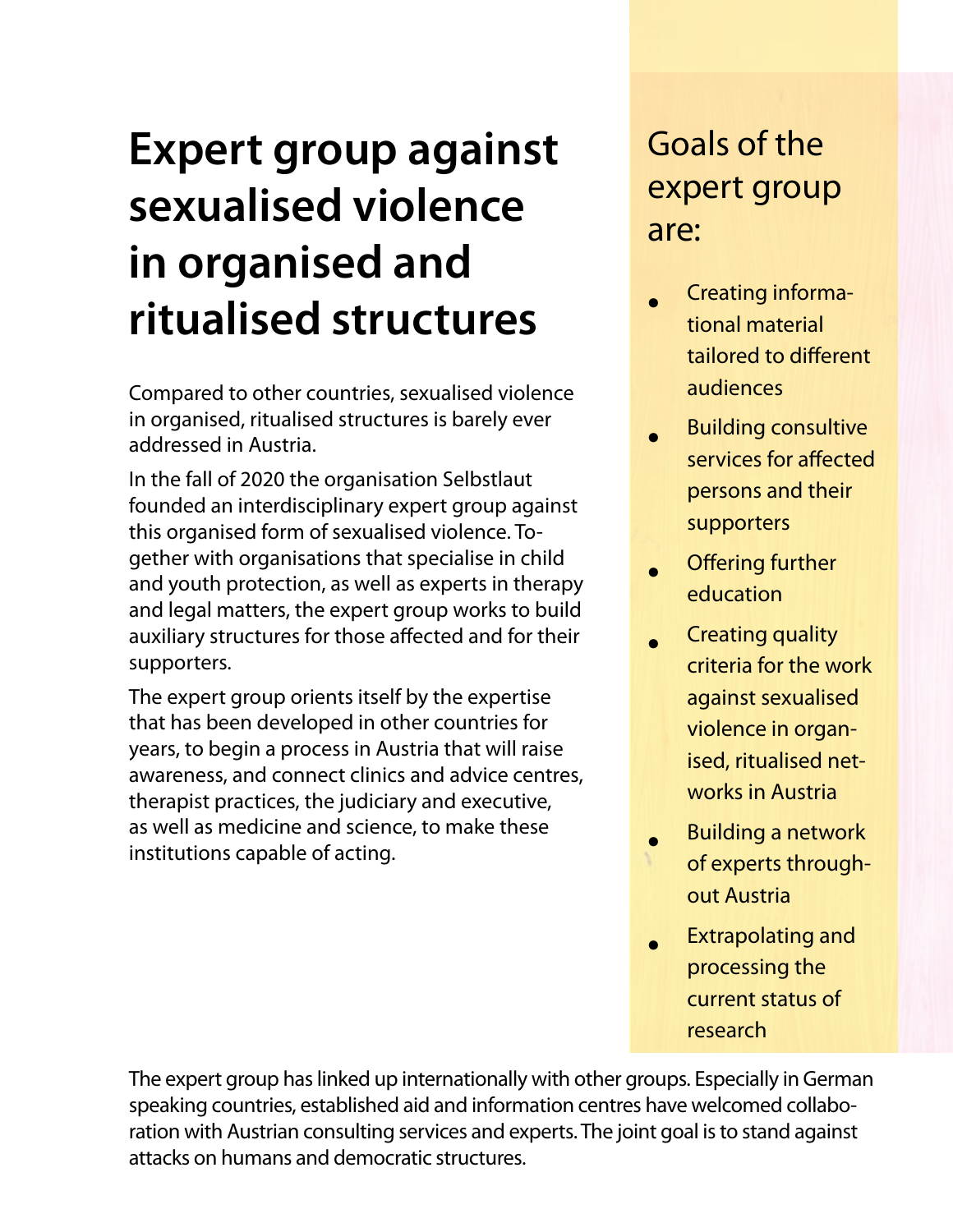**The Austrian expert** group provides further information as well as networking with relevant institutions, professional groups and unions.

#### [www.fachkreis-rg.at](http://www.fachkreis-rg.at) [info@fachkreis-rg.at](mailto:info%40Fachkreis-rg.at%20?subject=)

The work of the expert group was funded in 2021 by the Office of the Federal Chancellor/the Division for Women and Equality

Bundeskanzleramt

#### It is necessary that…

- **…** awareness is raised in Austria and that clinics and advice centres, therapist practices, the judiciary and executive, as well as people in the medical field are connected, to make them able to act.
- **…** the public is informed about this form of violence.
- **…** the knowledge about multiple personality systems and the handling of their statements is recognised as a basis for professional and helpful acting.
- **…** the data situation is improved and the integration into science and education is accelerated.
- **…** measures to recognise and prevent ritualised violence are taken.
- **…** the existence of ritualised violence is recognised so that those affected by it can get adequate support and feel heard in psychosocial and therapy settings.
- **…** further education for relevant professional groups is developed and financed by public funds
- **…** policy makers and institutions provide the necessary means and structures, to make it possible to expose, or leave networks. Structures need to be built, to make it possible to provide refuge and protection and the best possible security and support for affected persons and make such things even conceivable.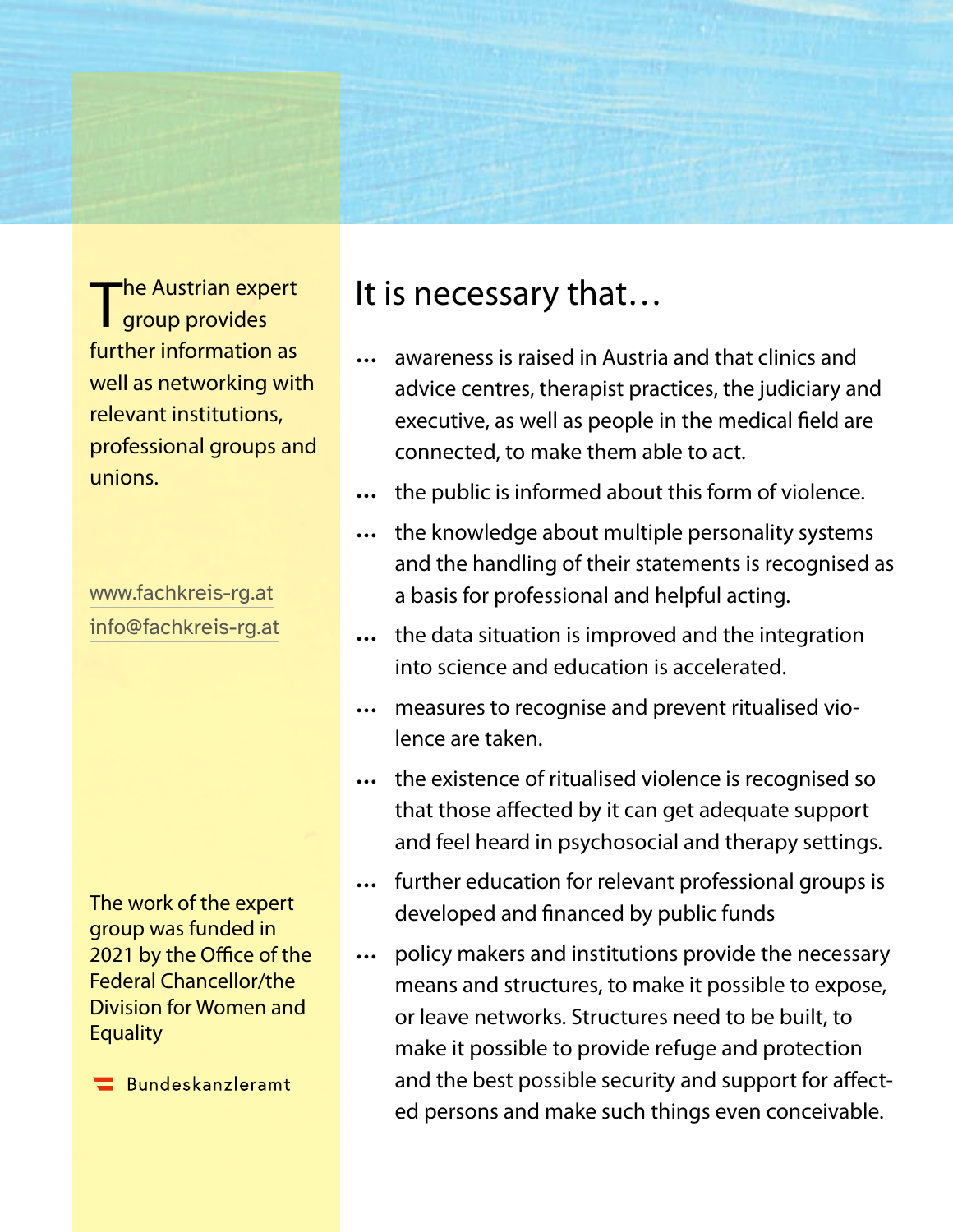### Further Links:



Hilfe-Telefon Berta – Beratung bei organisierter sexueller und ritueller Gewalt https://nina-info.de/berta



Handreichung des Fachkreises Sexualisierte Gewalt in organisierten und rituellen Gewaltstrukturen (Deutschland) https://www.bundeskoordinierung.de/de/topic/51.rituelle-und-organisierte-gewalt.html



Erklär-Video "Sexualisierte Gewalt in organisierten und rituellen Gewaltstrukturen" https://www.youtube.com/watch?v=YX4dxoC22rE



Infoportal Rituelle Gewalt – Gerichtsurteile, wissenschaftliche Arbeiten und aktuelle Meldungen https://www.infoportal-rg.de



Viele sein – das Podcast zum Leben mit dissoziativer Identitätsstruktur https://vielesein.de/startseite



Ö1 Logos: Berichterstattung eines Überlebenden organisierter ritueller Gewalt in Österreich:

https://oe1.orf.at/programm/20200912/611779/Laurent-Ziegler-ueber-seinen-Glauben



VIELFALT e.V. – Information zu Trauma und Dissoziation https://www.vielfalt-info.de



N.I.N.A. – Nationale Infoline, Netzwerk und Anlaufstelle zu sexueller Gewalt (Deutschland) https://nina-info.de



Sabine Weber, Pauline Frei: Support. Ein Leitfaden für den Ausstieg https://nina-info.de/images/Support-Ein\_Leitfaden-komprimiert.pdf